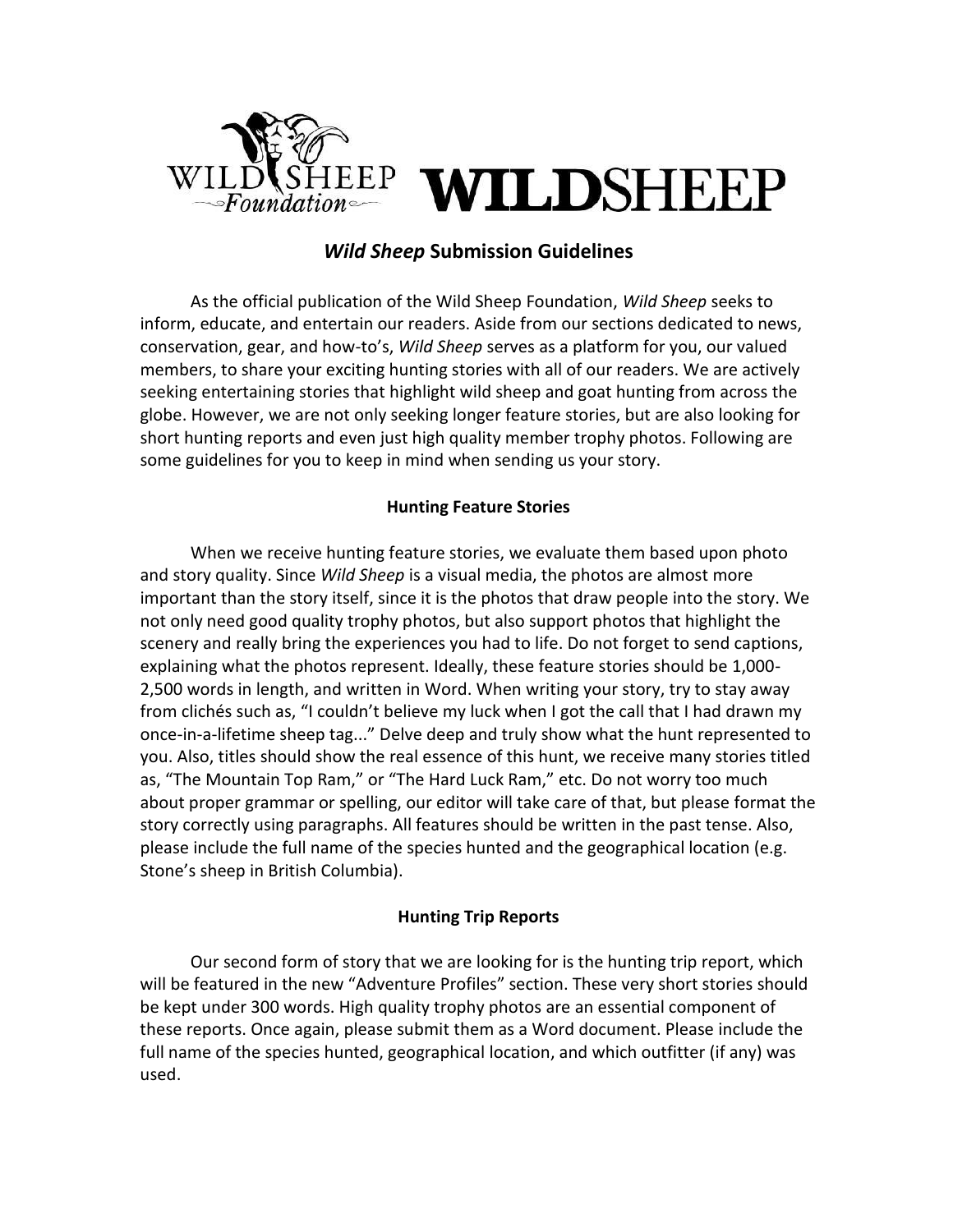## **Member Trophy Photos**

Our third and final submission, also to be featured in the new "Adventure Profiles" section, comes in the form of a simple trophy photo. These photos should be of high quality and taste. Please include the full name of the species hunted, geographical location, and which outfitter (if any) was used.

### **Photo Requirements**

Quality trophy photos are an absolute must. The trophy must be presented in a respectful manner. When setting up for the photo, remember to remove obstructions, hide tongues and wipe away some of the excess blood. Always keep shadows and lighting in mind, so we can clearly see the trophy and the hunter's face. Digital photos are preferred and should be set for the highest resolution, quality, and size. Try to keep photos 1 MB or larger and as JPG or TIF files. Due to the size of some photos it might not always be possible to email them. If this is the case, please burn them on a CD and simply mail them to our offices. Original prints can also be used. However, computer print-offs cannot be accepted due to the poor scanning quality. Also, caped out heads, skulls, or photos not taken in the field of the animal harvested, will not be accepted.

### **Submission Guidelines**

We prefer for all hunting feature stories and hunting trip reports to be emailed to us, followed up by a mailed CD containing both the story/report and all photo materials. Low resolution photos can also be emailed for quick approval, but cannot be used in the magazine itself. Please include your full name and contact information (incl. phone number and email address). Should you wish your materials returned to you, please include a self addressed stamped envelope (SASE).

Please send all submissions to:

Wild Sheep Foundation **Wild Sheep Foundation** Attn: Editor *Wild Sheep Attn: Editor Wild Sheep* 412 Pronghorn Trail Bozeman, MT 59718

Or via email to:

Editor *Wild Sheep*  knieters@wildsheepfoundation.org